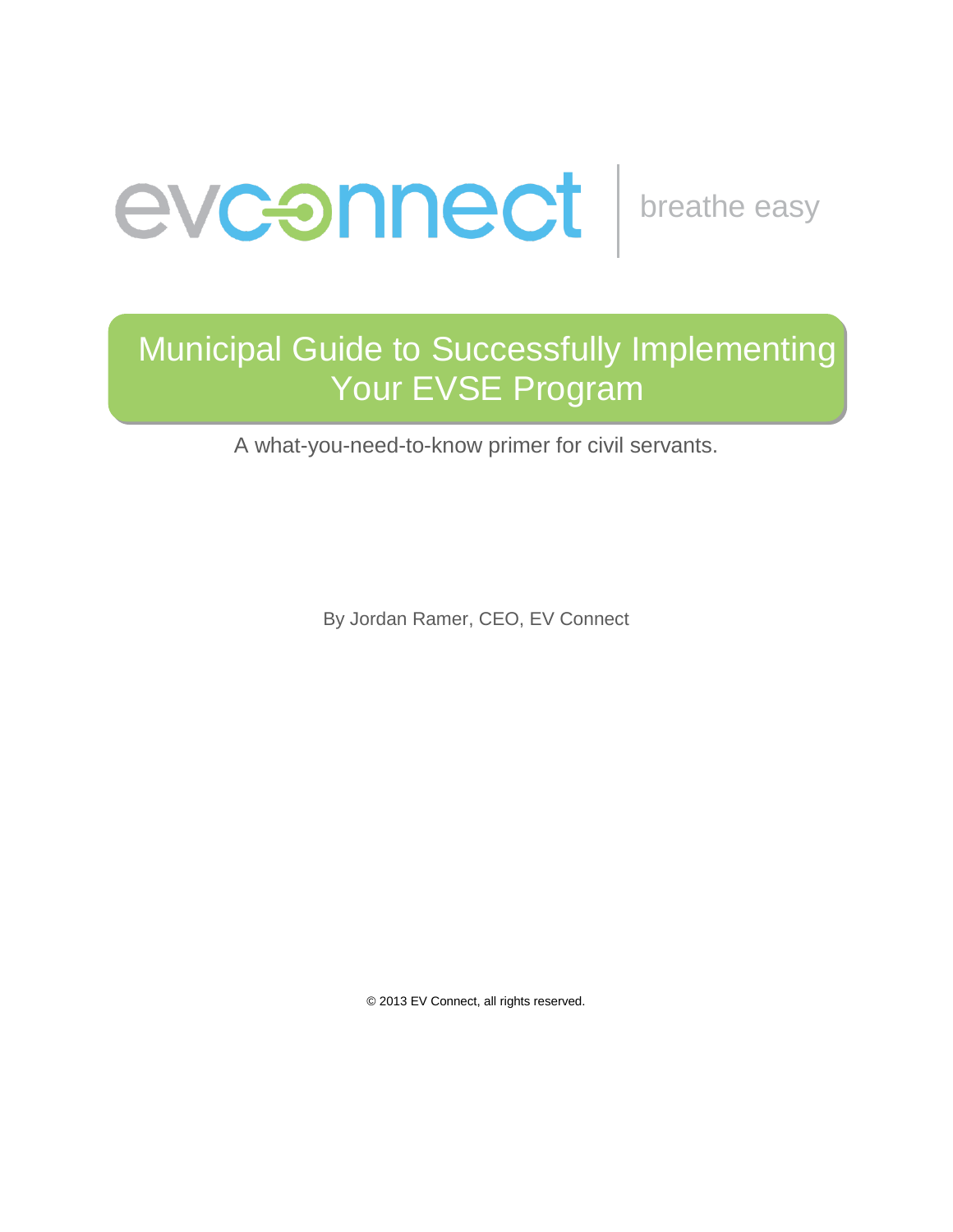## **Table of Contents**

| Dictate that proposed EVSE systems be capable of integrating with your applicable existing |  |
|--------------------------------------------------------------------------------------------|--|
|                                                                                            |  |
|                                                                                            |  |
|                                                                                            |  |
|                                                                                            |  |
|                                                                                            |  |
|                                                                                            |  |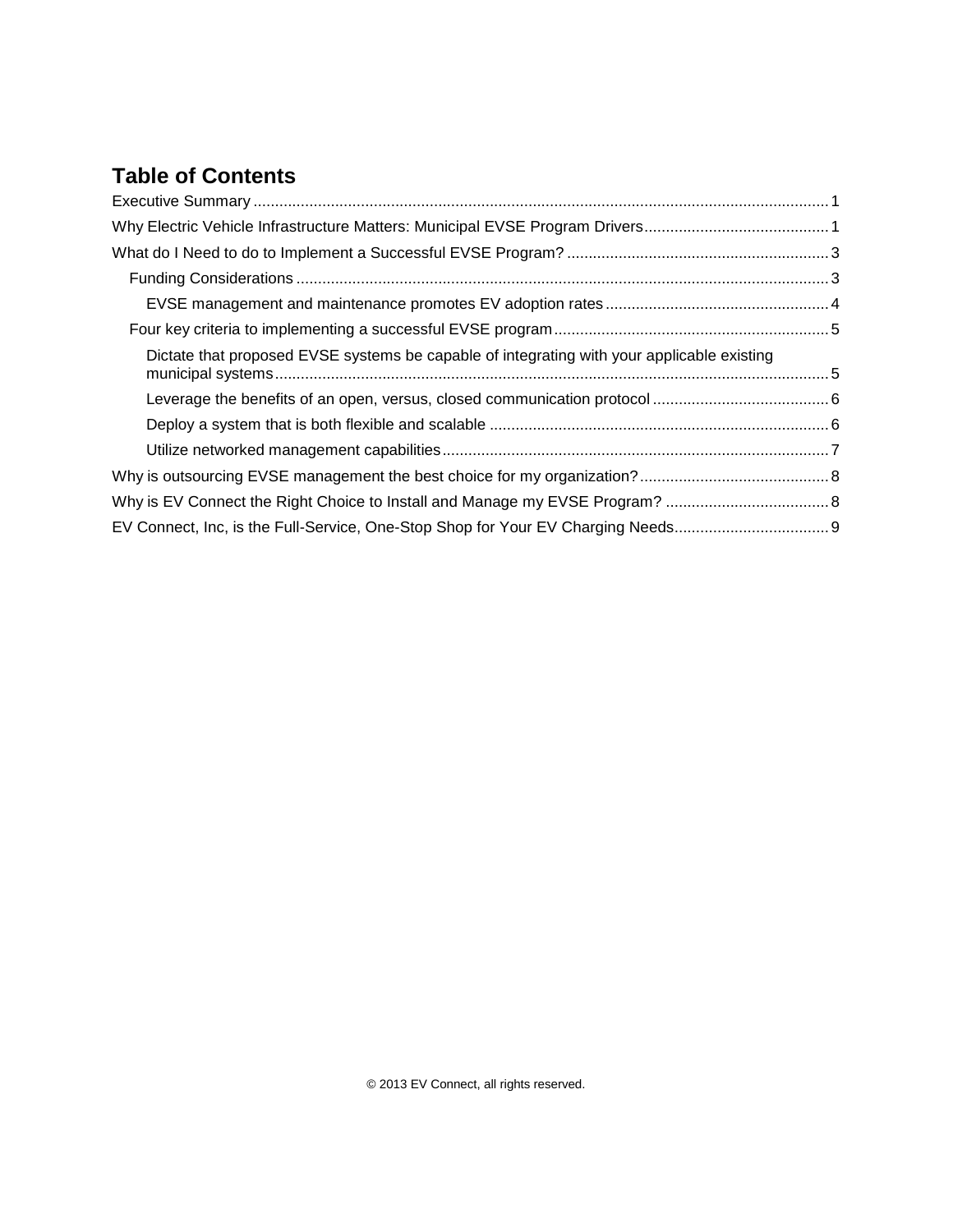## <span id="page-2-0"></span>**Executive Summary**

This primer is written for civil servants who are responsible for sustainability projects designed to support electric vehicles (EVs.) It will help you if you're considering, or have been tasked with, the implementation of the charging infrastructure needed to "fuel" electric vehicles. These systems are referred to as Electric Vehicle Supply Equipment (EVSE.)

Perhaps you're reading this guide to help you better understand how to meet federal and state electric vehicle mandates. Or maybe you've received grant funding or are in the process of drafting a grant proposal to implement an EVSE program. Either way, this paper provides detailed information of particular value to municipal entities.

The subject of EVSE covers a lot of ground. For those of you who are new to the topic, we suggest reading our primer, [What is EVSE and](http://www.evconnect.com/wp-content/uploads/2013/06/EV-Connect_What-is-EVSE_White-Paper_2013-06-181.pdf)  [Why it Matters to You.](http://www.evconnect.com/wp-content/uploads/2013/06/EV-Connect_What-is-EVSE_White-Paper_2013-06-181.pdf) We also offer information related to [Electric](http://www.evconnect.com/charge-stations/)  [Vehicle Charging Station Basics.](http://www.evconnect.com/charge-stations/) Together, these sources will give you a foundation to further the successful implementation and on-going performance of your EVSE system.

## <span id="page-2-1"></span>**Why Electric Vehicle Infrastructure Matters: Municipal EVSE Program Drivers**

The U.S. federal government is committed to the development,

#### **Other names for EV charge stations:**

- $\triangleright$  car battery charger
- $\triangleright$  car battery charging
- $\triangleright$  electric vehicle charger
- $\triangleright$  charger for electric car
- $\triangleright$  EV charger
- $\triangleright$  electric vehicles charging stations
- $\triangleright$  EV charging station
- $\triangleright$  electric car charger station
- $\triangleright$  automotive battery charger
- EV charge stations

**EV car charging stations**

expansion and deployment of the electric vehicle (EV). Witness the Department of Energy's (DOE) 2009 award of \$2.4 billion to fund entities dedicated to promoting the use of electric vehicles.<sup>1</sup> Naturally, the awardees included entities dedicated to installing "...electric charging station infrastructure..." as well.  $2$ 

The DOE has further demonstrated its dedication to EVs via its Clean Cities Program. Its singular purpose is to reduce the United States' "reliance on petroleum in transportation."<sup>3</sup> Among the Program's activities is the collection of data to help stakeholders appreciate how plug-in electric vehicle (PEV) drivers use not only their vehicles, but also the electric chargers to keep them running.<sup>4</sup> So far, the data have proven valuable in helping determine the best places to install chargers. The Program has been a success too. It's moved beyond data collection to drive the installation of electric vehicle chargers across the country.<sup>5</sup>

As the largest fleet operator in the country, the U.S. federal government set a good sustainability example in 2011 with the purchase of its first 116 electric vehicles.<sup>6</sup> The EVs were distributed across 20 government agencies in five cities and are expected to save 29,000 gallons of gasoline, cut greenhouse gas emissions by 260 tons and save taxpayers more than \$109,000 annually.<sup>7</sup> Moreover, to keep the EVs powered, the General Services Administration (GSA) scheduled the installation of EV charge stations at federal buildings in each of the five cities.<sup>8</sup>

l

<sup>1</sup> *"*President Obama Announces \$2.4 Billion in Grants to Accelerate the Manufacturing and Deployment of the Next Generation of U.S. Batteries and Electric Vehicles*."* U.S. Department of Energy Press Release*,* August 5, 2009 - 12:00am*.* Last accessed 07-16-13 at [http://energy.gov/articles/president](http://energy.gov/articles/president-obama-announces-24-billion-grants-accelerate-manufacturing-and-deployment-next)[obama-announces-24-billion-grants-accelerate-manufacturing-and-deployment-next](http://energy.gov/articles/president-obama-announces-24-billion-grants-accelerate-manufacturing-and-deployment-next)*.* 2

Ibid.

<sup>&</sup>lt;sup>3</sup> DOE Clean Cities. Last accessed 7-16-13 a[t http://energy.gov/public-services/vehicles/clean-cities](http://energy.gov/public-services/vehicles/clean-cities).

<sup>4</sup> **"**Clean Cities Coalitions Charge Up Plug-In Electric Vehicles**,"** US Department of Energy**,** May 9, 2013 - 4:22pm**.** Last accessed 07-16-13 at [http://energy.gov/articles/clean-cities-coalitions-charge-plug-electric-vehicles.](http://energy.gov/articles/clean-cities-coalitions-charge-plug-electric-vehicles)<br>5 m.

Ibid. 6

Carpenter, Susan, "U.S. government buys its first electric vehicles," May 24, 2011, LA Times. Last accessed 05-16-13 at [http://latimesblogs.latimes.com/greenspace/2011/05/us-government-electric-vehicles-.html.](http://latimesblogs.latimes.com/greenspace/2011/05/us-government-electric-vehicles-.html)<br>7 m · 1

Ibid.

<sup>8</sup> Ibid.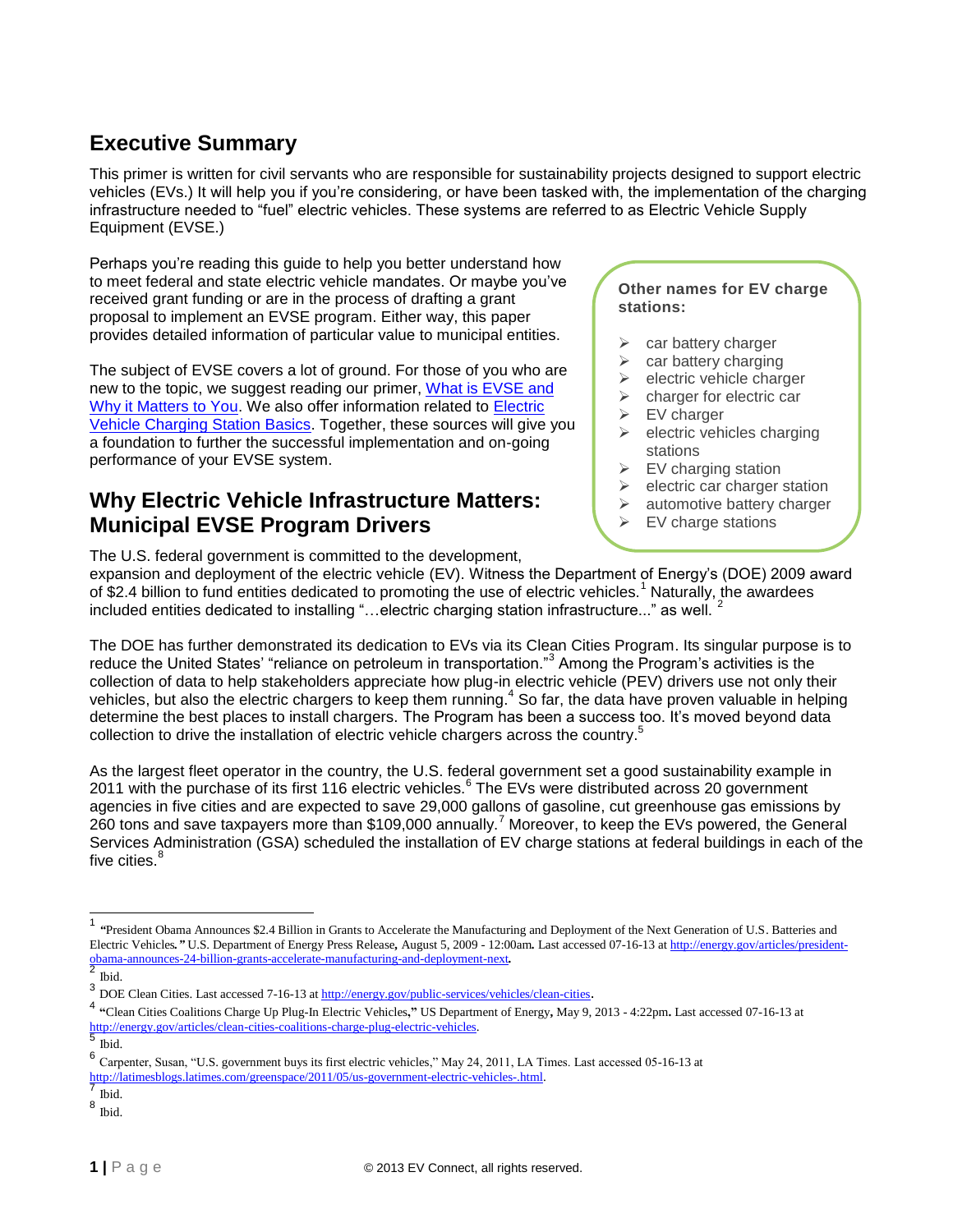**The push to field and support emissions-reducing EVs has reached the state level as well.** In California, for example, it has become a mandate. [Governor Brown's Executive Order B-18-12 \(4-25-2012\)](http://gov.ca.gov/news.php?id=17508) requires that State agencies implement the actions detailed in the State's [Green Building](http://gov.ca.gov/docs/Green_Building_Action_Plan_B.18.12.pdf) Action Plan. Among other things, the Plan specifically directs State agencies to:

> *"…identify and pursue opportunities to provide electric vehicle charging stations, and accommodate future charging infrastructure demand, at employee parking facilities in new and existing buildings."<sup>9</sup>*

Mandates have led to the development of entities dedicated to the growth of EVs. For example, the California [Plug-In Electric Vehicle Collaborative](http://www.evcollaborative.org/) was formed by a desire to improve air quality, public health, combat climate change, and promote energy and economic security via reduced reliance on petroleum.<sup>10</sup> At the strategic level the Collaborative's plan is to:

> *"..facilitate PEV market growth so that, by the end of the decade, hundreds of thousands of PEVs are sold annually in California and the market contributes significantly to California's ongoing economic, energy, and environmental policy objectives."<sup>11</sup>*

Other states have joined the EV push as well. For example, in New York Governor Cuomo's 2013 state of the state address he called for the development of EV infrastructure, stating:

> *"…we want to invest in an electric car network to reduce reliance on fossil fuels, installing a statewide network of charging stations and have New York be one of the forerunners in this race all across the country."<sup>12</sup>*

The Governor backed up that assertion with the [announcement](http://www.governor.ny.gov/press/04112013-hundreds-of-electric-vehicle-charging-stations) that more than 360 charging stations will be installed across New York State. These represent the first installment of a statewide network destined to deploy up to 3,000 EV chargers in the next five years under the Governor's Charge NY Program.<sup>13</sup> To date \$3.6 million has been awarded to install the first 260 car chargers.<sup>14</sup>

The same emissions and petroleum consumption concerns that occupy individual states have filtered down to cities.

This desire is illustrated by the proliferation of "EV-friendly cities." This can be seen in lists featuring such towns put out by Ford<sup>15</sup> (see Table 1) as well as the Electric Drive

#### **[New York Approves](http://www.governor.ny.gov/press/04112013-hundreds-of-electric-vehicle-charging-stations)  [Contract to EV Connect:](http://www.governor.ny.gov/press/04112013-hundreds-of-electric-vehicle-charging-stations)**

"EV Connect Inc., Albany, \$275,000 – System deployment with reservation support and managed services for EV charging stations at 10 Hertz Local Edition rental car locations across New York State that offer electric vehicles for rent. Stations would also be open to the public."

**York**

 North Carolina: **Charlotte** Oregon: **Portland** Texas: **Austin, Dallas, Houston** Virginia: **Raleigh Washington D.C.** Washington: **Seattle**

#### **[Ford's Top 25 EV Friendly Cities:](http://media.ford.com/article_display.cfm?article_id=34429) (organized by state, then city)**

|   | $\overline{v}$ , guilleva by otato, thon only |   |                       |
|---|-----------------------------------------------|---|-----------------------|
| ⋗ | Arizona: Phoenix                              |   | <b>Massachusetts:</b> |
| ⋗ | California: Los                               |   | <b>Boston</b>         |
|   | Angeles,                                      | ⋗ | Michigan: Detroit     |
|   | Sacramento, San                               | ⋗ | New York: New         |
|   |                                               |   |                       |

- **Diego, San**  New York: **New**
- **Francisco**
- Colorado: **Denver**
- Connecticut: **Hartford**
- Florida: **Orlando**
- Georgia: **Atlanta**
- Hawaii: **Honolulu**
- Illinois: **Chicago**
- Indiana: **Indianapolis**
- Maryland: **Baltimore**

**Table 1: Top EV Cities Cover all Regions.**

 9 Green Building Action Plan–For Implementation of Executive Order B-18-12." California Governor's Office, p. 3. Last accessed 07-18-13 at

http://gov.ca.gov/docs/Green\_Building\_Action\_Plan\_B.18.12.pdf.<br><sup>10</sup> Taking Charge: Establishing California Leadership in the Plug-In Electric Vehicle Marketplace," The California Electric Vehicle Collaborative. December, 2010. p. 11. Last accessed 07-18-13 at http://www.evcollaborative.org/sites/all/themes/pev/files/docs/Taking\_Charge\_final2.pdf. Ibid, p. 6.

<sup>12</sup> Cuomo, Andrew M., New York Governor, "2013 State of the State Address," January 9, 2013, Albany, NY. Last accessed, 07-19-13 at [https://www.governor.ny.gov/press/01092013sostranscript.](https://www.governor.ny.gov/press/01092013sostranscript)

<sup>13</sup> Cuomo, Andrew M., New York Governor, **"**Governor Cuomo Announces the Installation of Hundreds of Electric Vehicle Charging Stations, Charge NY Initiative Reduces Fossil Fuel Use, Cuts Greenhouse Gas Emissions and Stimulates the Clean Economy." Albany, NY, April 11, 2013. Last accessed 07-18-13 a[t http://www.governor.ny.gov/press/04112013-hundreds-of-electric-vehicle-charging-stations.](http://www.governor.ny.gov/press/04112013-hundreds-of-electric-vehicle-charging-stations)

<sup>14</sup> Ibid, Cuomo, Andrew M., New York Governor, **"**Governor Cuomo Announces the Installation of Hundreds of Electric Vehicle Charging Stations..."

<sup>15</sup> [http://inhabitat.com/ford-releases-list-of-top-25-electric-vehicle-friendly-cities/.](http://inhabitat.com/ford-releases-list-of-top-25-electric-vehicle-friendly-cities/)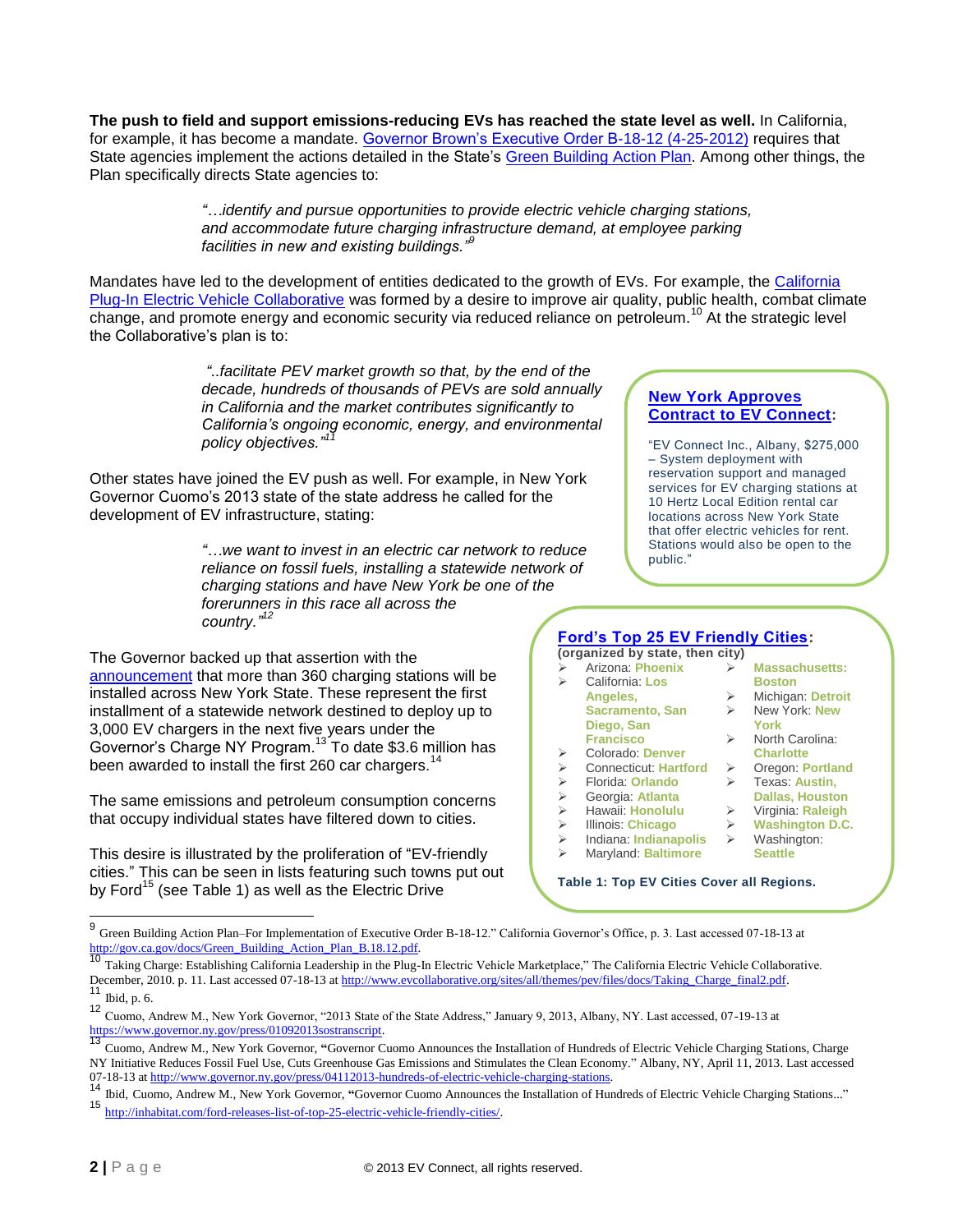Transportation Association<sup>16</sup>. It's interesting to note how EV technologies have taken root nationwide, spanning multiple geographic regions, Red and Blue states alike.

The trend is clear: All levels of American government are committed to the development, implementation and adoption of EVs and the infrastructure that supports them. What follows is a discussion to help you support this effort in your role as a civil servant.

## <span id="page-4-0"></span>**What do I Need to do to Implement a Successful EVSE Program?**

There are a number of factors that contribute to the successful implementation of an EVSE program in your area. The first is, of course, securing adequate funding. There are too many sources of federal, state and city funding to list here, but by way of example the U.S. Department of Energy's (DOE) Alternative Fuels Data center allows you to [search laws and incentives](http://www.afdc.energy.gov/fuels/laws/3270) for EVSE grants by your state. As an example, a search in Colorado identified [PEV and EVSE Grant options](http://www.afdc.energy.gov/fuels/laws/3270/CO) available to "…local governments, school districts, [and] state/federal agencies…" among others.

Funding options are not limited to the DOE. For instance, the Housing and Urban Development (HUD) joined the U.S. Department of Transportation (DOT) and the Environmental Protection Agency (EPA) to form The Partnership for Sustainable Communities. By pooling their resources, these entities have provided civil servants with a starting point to find [EVSE grant information in a single place.](http://www.sustainablecommunities.gov/grants.html)

#### <span id="page-4-1"></span>**Funding Considerations**

When you're putting together your grant proposals or annual budgets, it's important that you account for both the implementation and post-implementation costs of your EVSE program. Figure 1 below summarizes the total cost of ownership of a successful EVSE system.



**Figure 1: EVSE charge station program cost elements.**

Many grant applications consider the first two buckets (Hardware and Installation) while ignoring the Management and Maintenance elements. This is unfortunate, because a properly managed and maintained charging station infrastructure makes the difference between a successful program that fosters the proliferation and use of EVs, and one that doesn't.

Note that the activity bullet items in the Management bucket in Figure 1 all contribute to a positive user experience. While EV evangelists (early adopters) will tolerate a lot of inconvenience and hassle due to their steadfast commitment to the technology, the *only* way to ensure the ubiquitous adoption of EVs is to make them easy to use and recharge. By the same token, failing to provide a convenient, positive experience to your constituents will hinder the widespread acceptance of EVs.

l

<sup>16</sup> [http://www.prweb.com/releases/2012/2/prweb9224051.htm.](http://www.prweb.com/releases/2012/2/prweb9224051.htm)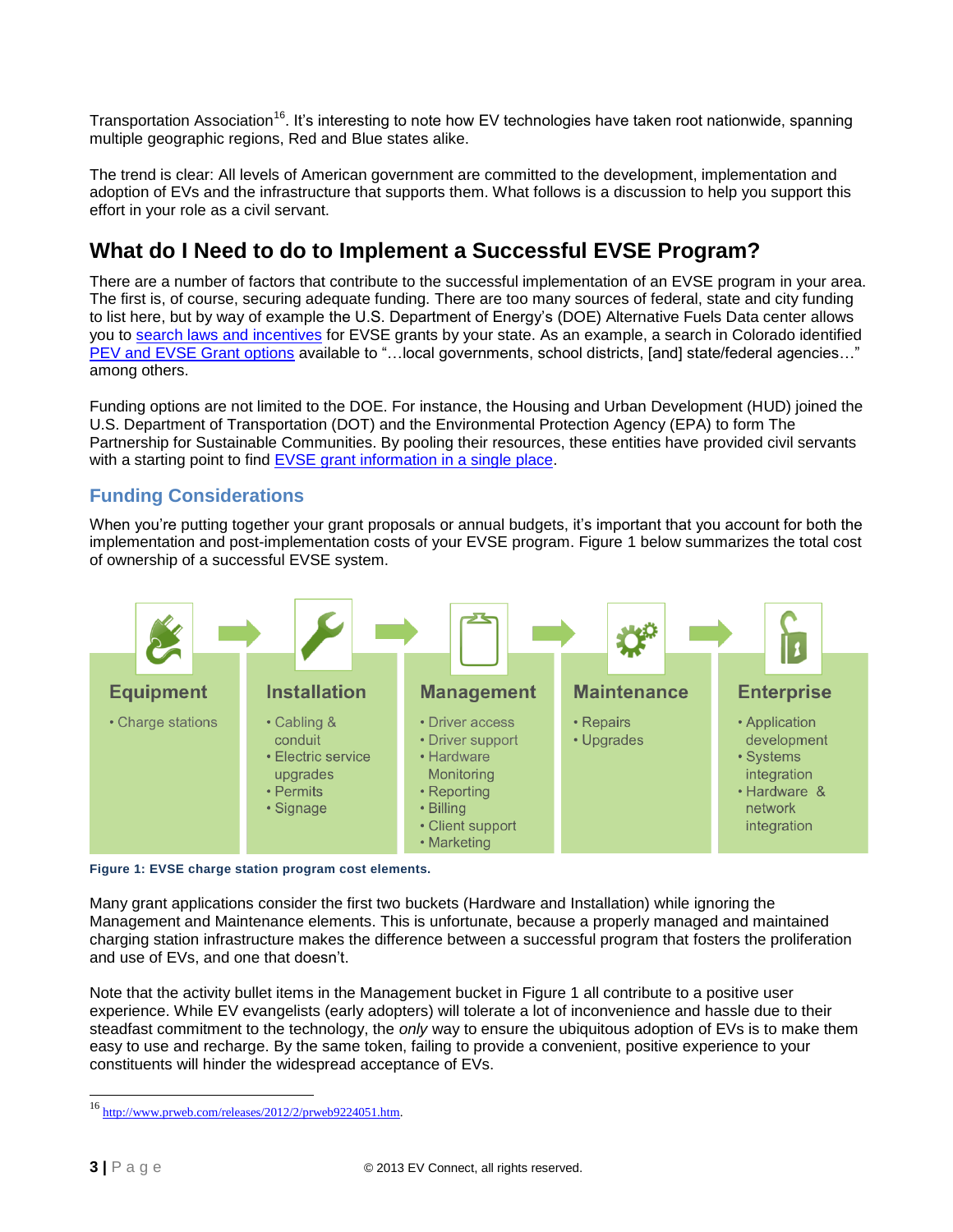One of the biggest issues for EV drivers is what's referred to as **"range anxiety."** That's because charge stations outside their homes are not nearly as available as gas stations. So when EV drivers are out and about they occasionally need to "top off" or fully charge their batteries to give them the peace of mind that they'll reach their next destination. EV-driver anxiety is particularly acute when drivers are low on battery charge and unsure of where they can get a charge. This phenomenon is so pervasive that a survey conducted by the California Center for Sustainable Energy showed that 83 percent of respondents expressed dissatisfaction with public charging infrastructure.<sup>17</sup> That correlates with the limited availability of charging stations in various locations as Figure 2 below shows.



Buried in the statistics is what the word "access" means to EV drivers. Ultimately, "access" is defined by all four of the items in Figure 1.

Convenient EVSE access = Hardware + Installation + Management (customer-facing functions) + Maintenance (no "out of service" signs.)

#### **Figure 2: The availability of charging stations is relatively limited.<sup>18</sup>**

#### <span id="page-5-0"></span>**EVSE management and maintenance promotes EV adoption rates**

Once your municipality has deployed charge stations, they incur ongoing operational costs. In addition to electricity costs, these may be divided into management and maintenance functions.

**Management activities** include day-to-day customer service actions such as managing driver access—perhaps via a municipal smart- or charge-card option; providing driver support and station uptime monitoring. Marketing also falls into this category as the promotion of your EVSE program to your constituents (EV drivers, employees, the media etc.) is an essential part of your program's success.

**An uptime monitoring and maintenance regimen** is likewise essential to ensure the safe and uninterrupted performance of EVSE systems. This includes such activities as real-time charge station monitoring to be alerted any time a charger experiences a system fault or goes down. Real-time monitoring allows the network provider or the site host to dispatch someone to make the necessary repairs as quickly as possible. Without charge station monitoring, charge stations may be down for days or weeks without the site host knowing. Occasionally, preventative hardware maintenance, as well as any necessary software upgrades, are recommended. A good third-party EVSE management company can provide these core services through a multi-year contract for just a few hundred dollars per charging station, per year.

Sometimes, budget-conscious municipal managers will install "dumb"<sup>19</sup> chargers, instead of "smart" charge stations that include a software network, in the mistaken belief that this will be a less expensive alternative over the long term. Charge station networks enable site hosts to manage driver access, set pricing, monitor charger uptime, report on usage, and much more.

l

<sup>17</sup> *["California Plug-in Electric Vehicle Owner Survey,](http://energycenter.org/index.php/incentive-programs/self-generation-incentive-program/sgip-documents/doc_download/1140-pev-owner-survey-result)"* Center for Sustainable Energy, California. 2012, p. 5. Last accessed 03-07-13.

 $\frac{18}{19}$  Ibid.

<sup>19</sup> A "dumb" charger is a electric vehicle charging device that lacks the components to be networked. Anyone with physical access to it may use it.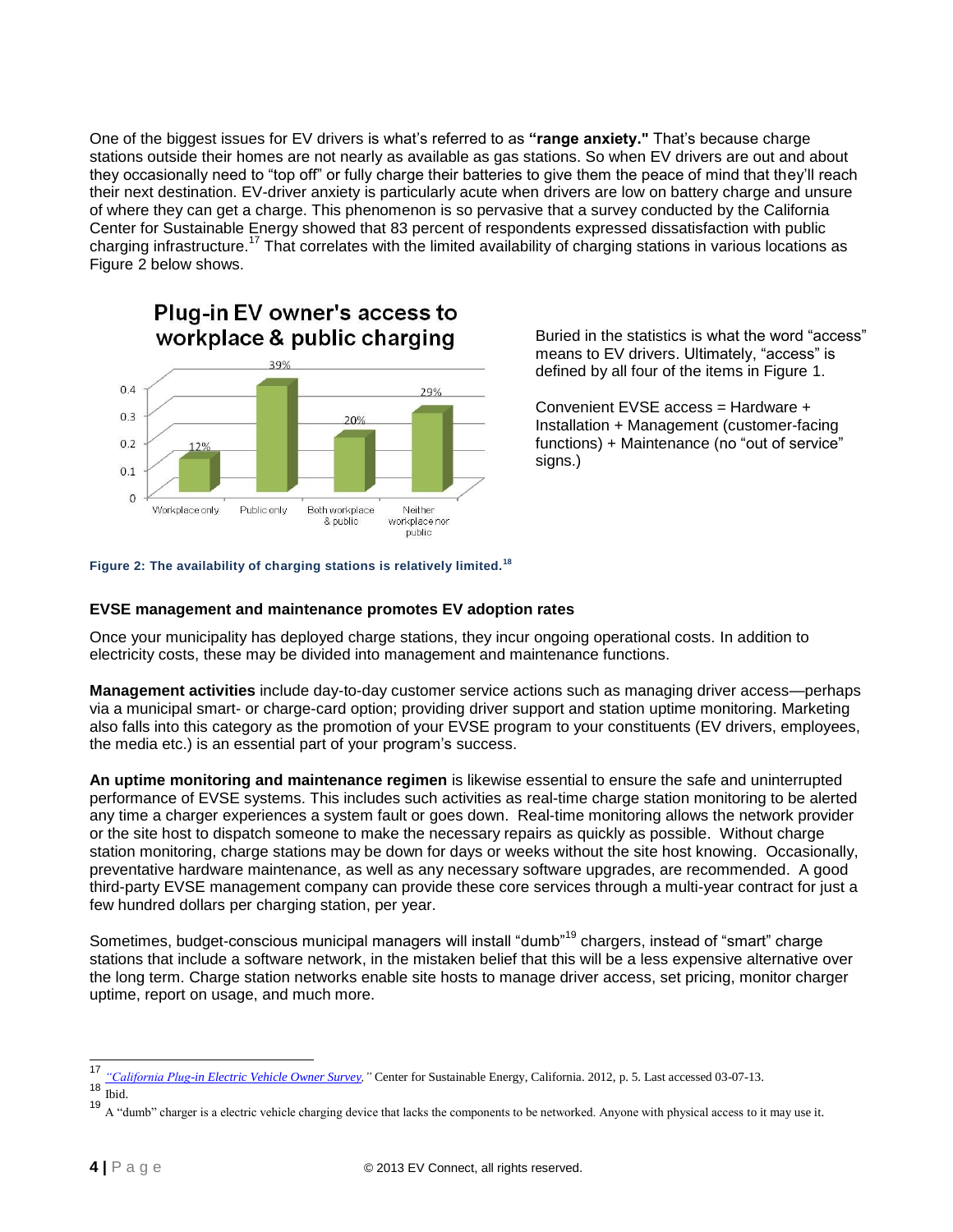Combine that with the explosion of various charge station and EV models, and it's apparent that the market has a lot of hardware and software "moving parts." Given that the average electrician truck roll to fix issues is not less than \$250 plus \$75-\$100 per hour thereafter, it is worthwhile to consider a maintenance contract to mitigate these risks.

#### <span id="page-6-0"></span>**Four key criteria to implementing a successful EVSE program**

Our experience has shown that the foundation for a thriving EVSE program is built upon four key criterion. These are:

- 1. Ensure that any proposed EVSE system integrates with your existing municipal systems.
- 2. Leverage the benefits of open-, versus closed-standard communication protocol between charge stations and the charge station network.
- 3. Deploy a system that is both flexible and scalable.
- 4. Utilize networked management capabilities.

By incorporating these criteria into your Request for Information (RFI) and Request for Proposal (RFP) documents you'll be positioning your municipal entity to enjoy a successful EVSE program. Moreover, you'll be able to score proposal responses based on these success criteria, and ultimately to select an EVSE system partner capable of contributing to the long-term goals and triumph of your program. We'll now discuss each requirement in turn.

#### <span id="page-6-1"></span>**Dictate that proposed EVSE systems be capable of integrating with your applicable existing municipal systems**

Many EVSE implementation vendors offer a one-size-fits all design approach. That means that you are left with a stand-alone, siloed, EVSE system that doesn't integrate with your existing systems and programs. By contrast, a vendor whose network utilizes an architecture that allows for the development of custom solutions and integrations can deliver a number of benefits to your municipality and constituents.

- 1. **Your EVSE program is your own private charging network.** Your municipal entity owns and maintains its relationships with its citizens and stakeholders. Moreover, by having an EVSE system that features your municipal brand, you leverage the recognition and good will your entity has already gained from previous promotional activities.
- 2. **Your EVSE program is capable of accepting municipal transit passes** (pre-paid cards, etc.) By allowing drivers to use a familiar and readily available pass, your municipal entity makes it easy for drivers to use electric chargers as well as to pay for the power they draw if they are charged for it. Easyto-use translates into greater adoption of EVs that are used to drive ever more miles.
- 3. **Your EVSE program is capable of being integrated into your entity's parking facilities** to make their use convenient for EV drivers.
- 4. **Your EVSE systems may be integrated with your employee ID cards** to make it easy to use charge stations set aside for their personal EVs or to access them to charge fleet vehicles.
- 5. **Your EVSE infrastructure may be integrated with your ridership loyalty programs** to boost participation.

#### Your RFI/RFP documents might articulate these criteria in this way:

 $\triangleright$  [Your entity name here] wishes to create its own private charging network that utilizes its own name and design identity. How will your EVSE solution facilitate that goal?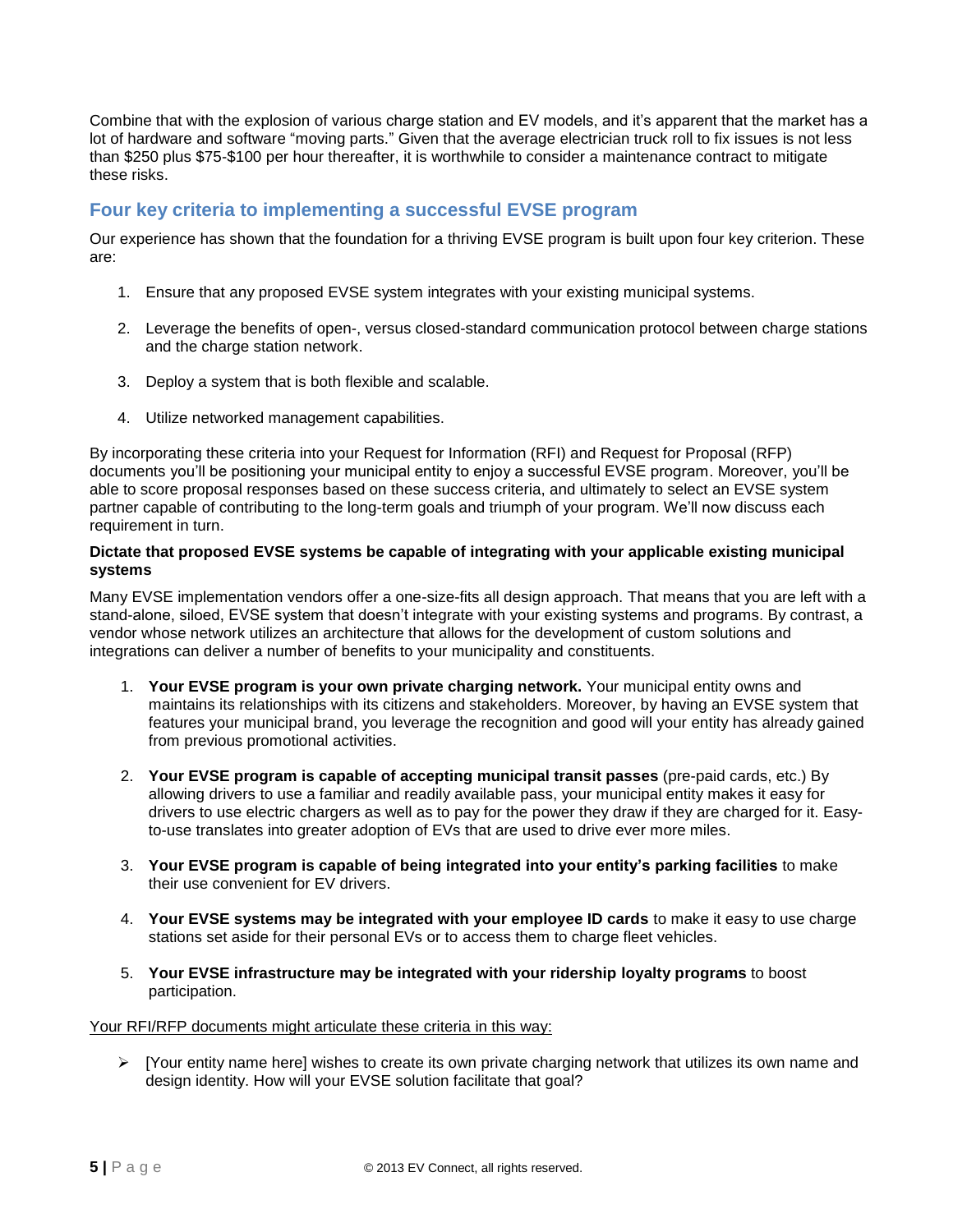- $\triangleright$  What capabilities do you have to customize the integration of your proposed EVSE solution with our existing systems?
- $\triangleright$  How can your EVSE design integrate with [your entity name here]'s a. Transit passes; b. Parking Management Systems; c. employee ID cards; c. Ridership loyalty program.

#### <span id="page-7-0"></span>**Leverage the benefits of an open, versus, closed communication protocol**

In order to reap the benefits of a networked solution (see below,) charge stations must communicate with an EVSE network. Communication protocols provide the "rules" that govern the seamless interoperation among EVSE system devices and the software application(s) that access and manage them. Charge station vendors tend to fall into one of two camps regarding these protocols:

- 1. Open protocols allow heterogeneous EVSE system devices to interoperate based on commonlyaccepted protocols.
- 2. Closed protocols apply only to a specific EVSE vendor's products and are therefore proprietary to them. Conceptually, closed protocols are like buying a big-screen TV that only works on one cable-provider's network.

We think that it is in your entity's best interests to deploy an EVSE system built upon open protocols because this gives you the flexibility to choose, and to switch if necessary, network vendors without fear of "stranding your legacy charge station assets. For that reason, we recommend that your EVSE partners utilize [Open Charge](http://www.evconnect.com/flexibility-and-ocpp/)  [Point Protocol](http://www.evconnect.com/flexibility-and-ocpp/) (OCPP). OCPP is an open communication standard that has been adopted by countries worldwide and is gaining momentum in the United States.

By insisting that your EVSE vendor's network utilizes OCPP, you are in effect creating a vendor-agnostic system. In other words, you're not locked in to any one vendor's hardware/software products. This gives your municipal entity a number of distinct advantages.

- 1. This increases the pool of available vendors competing for your project dollar in the long-run, and therefore, keeps costs down.
- 2. You are not "locked in" to any particular vendor's prices, products, or product development road map and can therefore more nimbly adapt to changing conditions.
- 3. Your EVSE program can leverage "best of class" solutions to yield the highest quality system for your budget dollars.

#### Your RFI/RFP documents might articulate these criteria in this way:

 $\triangleright$  [Your entity name here] requires the ability to switch charge station network service providers through the use of OCPP. Describe how your solution meets this standard along with the benefits, as you see them, to using this approach.

#### <span id="page-7-1"></span>**Deploy a system that is both flexible and scalable**

The EV space is an emerging industry. Therefore, it's changing quickly and dramatically. In order to adapt to fastchanging technologies in the EV ecosystem as well as to capitalize on the benefits new changes bring, it is essential to implement a system that is both flexible and scalable. There are a couple of reasons for this.

- 1. **A flexible design protects your capital investments in an EVSE system against obsolescence**. This extends the service life of the system's devices and therefore amortizes the initial cost of those items across a longer period of time. In other words, a flexible design allows you to efficiently use your constituents' tax dollars.
- 2. **A flexible design, along with open systems products, allows you to easily add or to change charge stations and network service providers as needed** to meet your constituents' needs.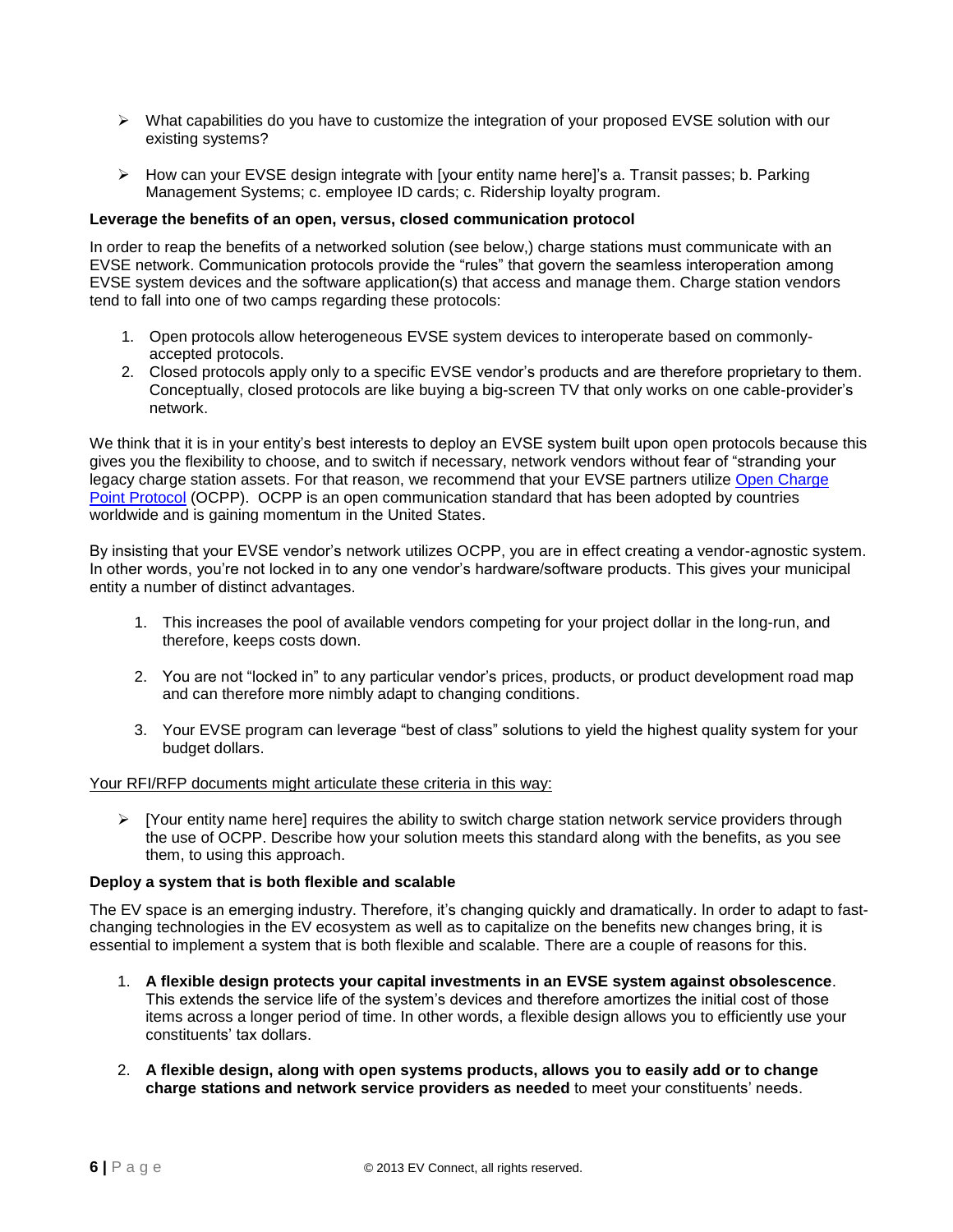3. **A scalable design, based on vendor-agnostic charge stations, is more efficient to manage.** As you add more charge stations, the costs to manage them are incremental versus straight line. This is due to volume discounts associated with managing multiple chargers versus single units here and there.

#### Your RFI/RFP documents might articulate these criteria in this way:

- $\triangleright$  Describe the elements of your EVSE solution design that give us the flexibility to add a different vendor's hardware or switch network providers in the future, if necessary.
- $\triangleright$  Describe the elements of your EVSE solution design that make it easy to scale the system with respect to charge stations, network service providers, and management services.

#### <span id="page-8-0"></span>**Utilize networked management capabilities**

"Smart" chargers come complete with components and software that allow them to communicate with, and be administered/managed by, a centralized network. An EVSE design that networks your EV charge stations yields significant benefits not only to your municipal entity, but to your constituents as well.

Your municipal entity benefits include:

- 1. Centralized administration and management **simplifies operational activities and lowers costs**. For example, should charge stations require a software upgrade, this may be accomplished remotely by an administrator without the need to roll a truck for a specialist to complete this task onsite.
- 2. Ability to capture and analyze historical and real-time usage/performance statistics.
	- a. **Easily satisfy grant/federal/state/city reporting requirements.** Many grants require that you submit reports on the status and performance of the EVSE system you implemented. Networked chargers utilize software that collects and collates this data to enable the ready creation of reports.
	- b. **Significantly improve the efficiency and effectiveness of your charge station locations.** Historical data allows you to identify locations that require more chargers as well as to relocate ones that are hardly used. Thus you can optimize the use of your EVSE infrastructure and demonstrate greater value to your constituents, stakeholders and grantors.
	- c. *Dramatically increase your competitiveness for additional funding.* The submission of historical data—data that shows the need for additional chargers, plus the fact that you are optimizing the use of the ones that you already have—makes a *very compelling* case on your grant applications when you ask for more EVSE infrastructure. A statistics-based funding request will give you a profound advantage over "competitors" who apply for finite funds without data to back it up.

Your constituents' benefits include:

- 1. **Faster response and repair of charge stations.** The real-time monitoring of networked EVSE systems promotes pro-active maintenance to prevent outages as well as faster response times to repair out-ofservice charging stations.
- 2. **Many customer service activities may be automated.** For example, text/email notifications that "your car is fully charged" give drivers peace of mind while simultaneously liberating the charge station for use by another user.

#### Your RFI/RFP documents might articulate these criteria in this way:

- $\triangleright$  Describe the networking capabilities of your design.
	- o What centralized management/administration functions does it perform?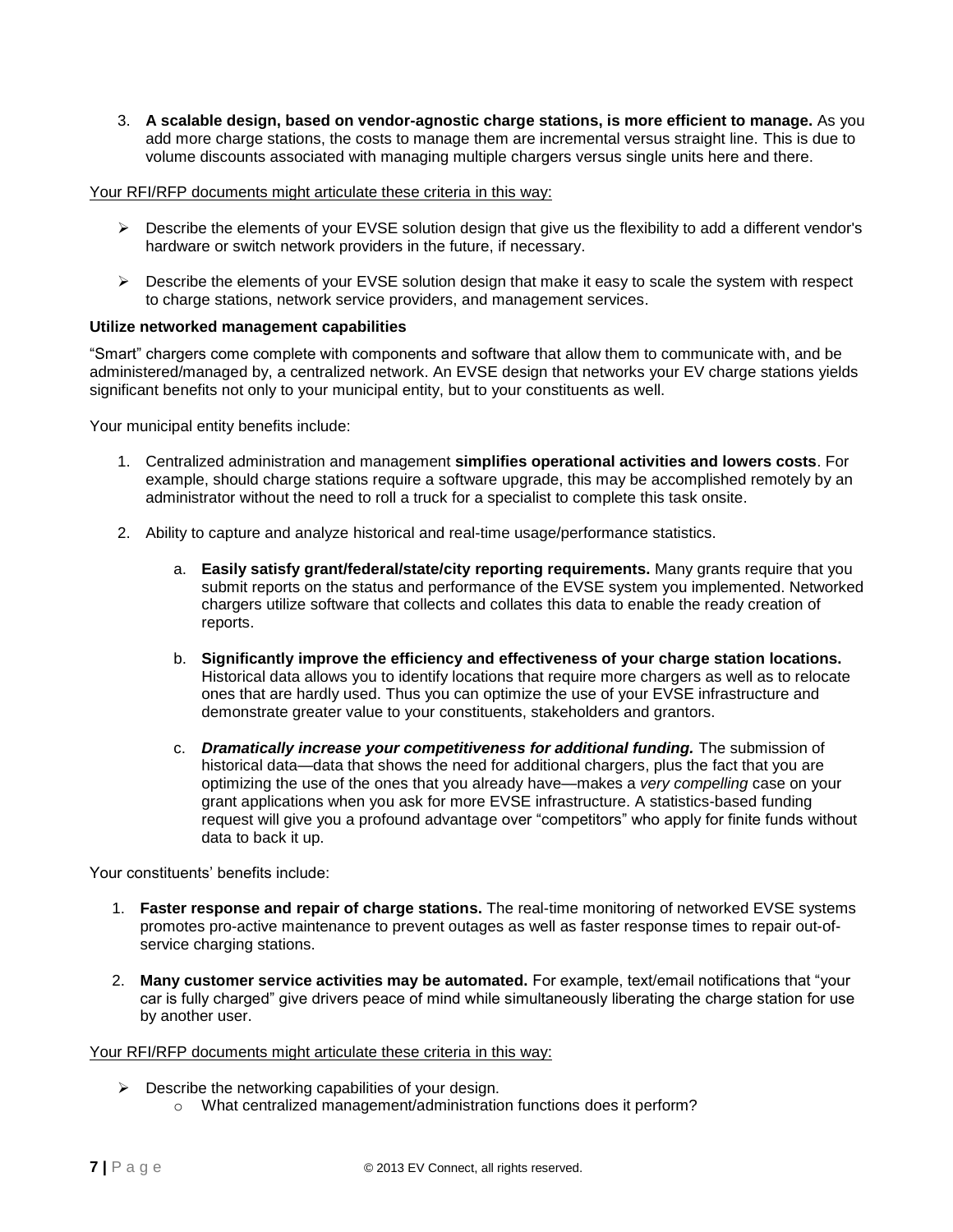- o What remote-management capabilities does it offer?
- $\triangleright$  What real-time and historical reporting capabilities does your design have?
	- $\circ$  Can I create reports that tally statistics on a) grant requirements 1 & 2; b) state requirements 1, 2, and 3.
	- $\circ$  How does your solution allow us to optimize the use of our charge stations? To determine when it's time to add a new station or to move an underused station?

## <span id="page-9-0"></span>**Why is outsourcing EVSE management the best choice for my organization?**

For some of you, implementing an EVSE system via your municipal entity may be a good choice. It has been our experience, however, that government entities benefit most from outsourcing an EVSE implementation project.

Here's why:

 **For the uninitiated, the installation of an EVSE solution can be quite complex.** Details matter and learning the intricacies of where to site charge stations, where to run cabling and how to best locate signage, while certainly doable, would consume inordinate amounts of your time. A Google search for "EVSE installation guide" illustrates this point, returning 2,760 results as of this writing (Figure 3 below.)

| Google | "EVSE installation guide"                                                                                                                                                                                           |        |      |          |        |        |  |
|--------|---------------------------------------------------------------------------------------------------------------------------------------------------------------------------------------------------------------------|--------|------|----------|--------|--------|--|
|        | Web                                                                                                                                                                                                                 | Images | Maps | Shopping | More - | Search |  |
|        | About 2.760 results (0.20 seconds)<br>[PDF] installation quide for electric vehicle supply eq                                                                                                                       |        |      |          |        |        |  |
|        | www.mass.gov/eea/docs/doer/alternative/ev-manual-mass-32011.pdf *<br>INSTALLATION GUIDE FOR. ELECTRIC VEHICLE<br>SUPPLY. EQUIPMENT (EVSE). An Introduction to EVSE.<br>Prepared by: The Massachusetts Department of |        |      |          |        |        |  |

That represents a multitude of documents to wade through, covering a wide range of topics from installation standards to charge-station manufacturer's instructions to local building codes.

By contrast, an EVSE vendor should have years of experience sweating these very details, and is therefore able to address the inevitable issues that arise during an implementation—quickly and economically.

**Figure 3: EVSE installation guide Google search returns.**

- **You want to cover all the bases**. That translates into an EVSE implementation that is on time, on budget and with minimal fuss. An experienced EVSE vendor is significantly more likely to meet these objectives unless your entity's core competency is the installation and management of EVSE systems. Moreover, a good EVSE vendor has cultivated good working relationships with seasoned third-party professionals including electricians, marketers and network engineers to deliver best-of-class expertise.
- You want the most cost-effective solution for your EVSE program. EVSE program implementation vendors have streamlined their operations to yield economies of scale. Moreover, they've developed and implemented best practices that deliver good value to your municipal entity while keeping costs down. In a world where municipal entities are required to run lean, it's

highly unlikely that your entity has such knowledge and skill sets in house.

## <span id="page-9-1"></span>**Why is EV Connect the Right Choice to Install and Manage my EVSE Program?**

Since 2009, EV Connect's team has installed over 2,000 charge stations at more than 500 sites. And we have substantial governmental expertise as well, including installations at numerous cities, school districts, airports, and transportation organizations. (See Figure 4 for a sample government client list.)

#### **[EV Connect'](http://www.evconnect.com/)s sample government client list:**

- [State of New York](http://www.governor.ny.gov/press/06062012Charging-Stations)
- [LA Metro, California](http://www.evconnect.com/metro-installing-electric-vehicle-charging-stations-at-train-stops/)
- **EXAX Airport; CA**<br>← City of Anaheim. CA
- $\checkmark$  City of Anaheim, CA
- City of Long Beach, CA  $\checkmark$  City of Pasadena, CA
- $\checkmark$  Antelope Valley Union High
- School District, CA [City of Sacramento, CA](http://eon.businesswire.com/news/eon/20120229005686/en/Fisker/ev-charge/infrastructure)
- [City of Santa Monica, CA](http://eon.businesswire.com/news/eon/20120125005581/en/green/charge-station/auto)

**Figure 4: EV Connect is a trusted public-sector EVSE partner.**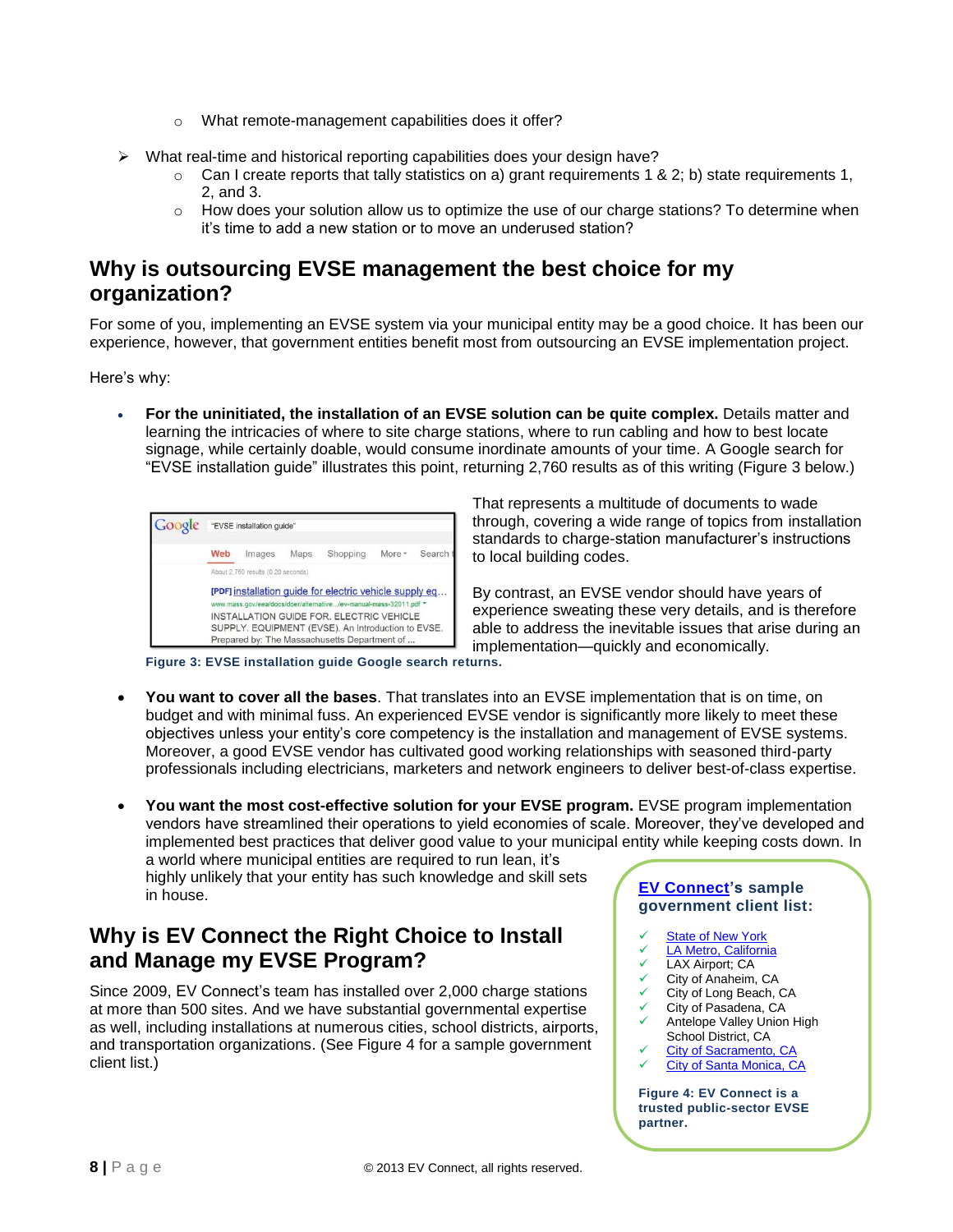Our **expertise and success** has earned us the trust and respect of EV industry players.

For example, the California Energy Commission awarded us with a grant to deploy charging stations across the Los Angeles Metropolitan Transportation Authority (LA Metro) transit network. Our rollout of Phase 1 has seen increased monthly driver usage each month.

#### **Our proven track record has garnered the trust of municipal and other governmental entities as well.**

That's because our past experience working with governmental organizations has resulted in our development of best practices and processes unique to government facilities and operations.

Moreover, EV Connect's EVSE systems feature the qualities that promote the success of your program.

- $\checkmark$  Can develop customized applications to integrate your legacy systems with your EVSE system.
- $\checkmark$  Designs and implementation plans that favor open-standard protocols.
- $\checkmark$  An EVSE system that is both flexible and scalable to meet your needs today and tomorrow.
- $\checkmark$  An EVSE system that leverages the robust network management capabilities that deliver savings and data to satisfy your reporting requirements.

<span id="page-10-0"></span>And best of all, **we do all this at a competitive price.** 

### **EV Connect, Inc, is the Full-Service, One-Stop Shop for Your EV Charging Needs**

Civil servants like you turn to EV Connect for a simple and cost-effective way to provide turn-key, organizationowned and branded EV charging programs for their electric-vehicle-driving employees and constituents.

EV Connect services include:

- Professional EV program design,
- Hardware consultation, procurement and installation,
- EV charge station network management,
- EVSE system monitoring and maintenance,
- EV driver and site support,
- Software platform upon which to build customer-specific features and applications.

When you work with us, you won't get a one-size-fits-all solution. Rather, you get a professionally-executed, private EV charge station network that allows you to "own" the EV driver, not turn them over to a third party.

Our networked charging solutions make administration a breeze, allowing centrally-managed, trouble-free oversight of charge station assets, performance, and usage—at a single site or across multiple facilities.

To ensure a positive driver experience, our solutions leverage user-friendly software applications and interfaces. Moreover, your constituents' convenience comes first with features that make it easy for them to reserve time on your facilities' charge stations. When their vehicle is "full" they are notified by text or email. These, plus other customer "touches" support your goal of delivering an enjoyable experience.

With nearly four decades of collective knowledge and leadership in the electric vehicle industry, we have unmatched experience in the design, installation and management of EV charging programs. Our project managers sweat every detail—from helping you select the right charge stations to permitting, inspections and working with your utility if necessary. All that translates into a hassle-free and cost-effective installation and operating experience for you, your governmental entity, and your constituents.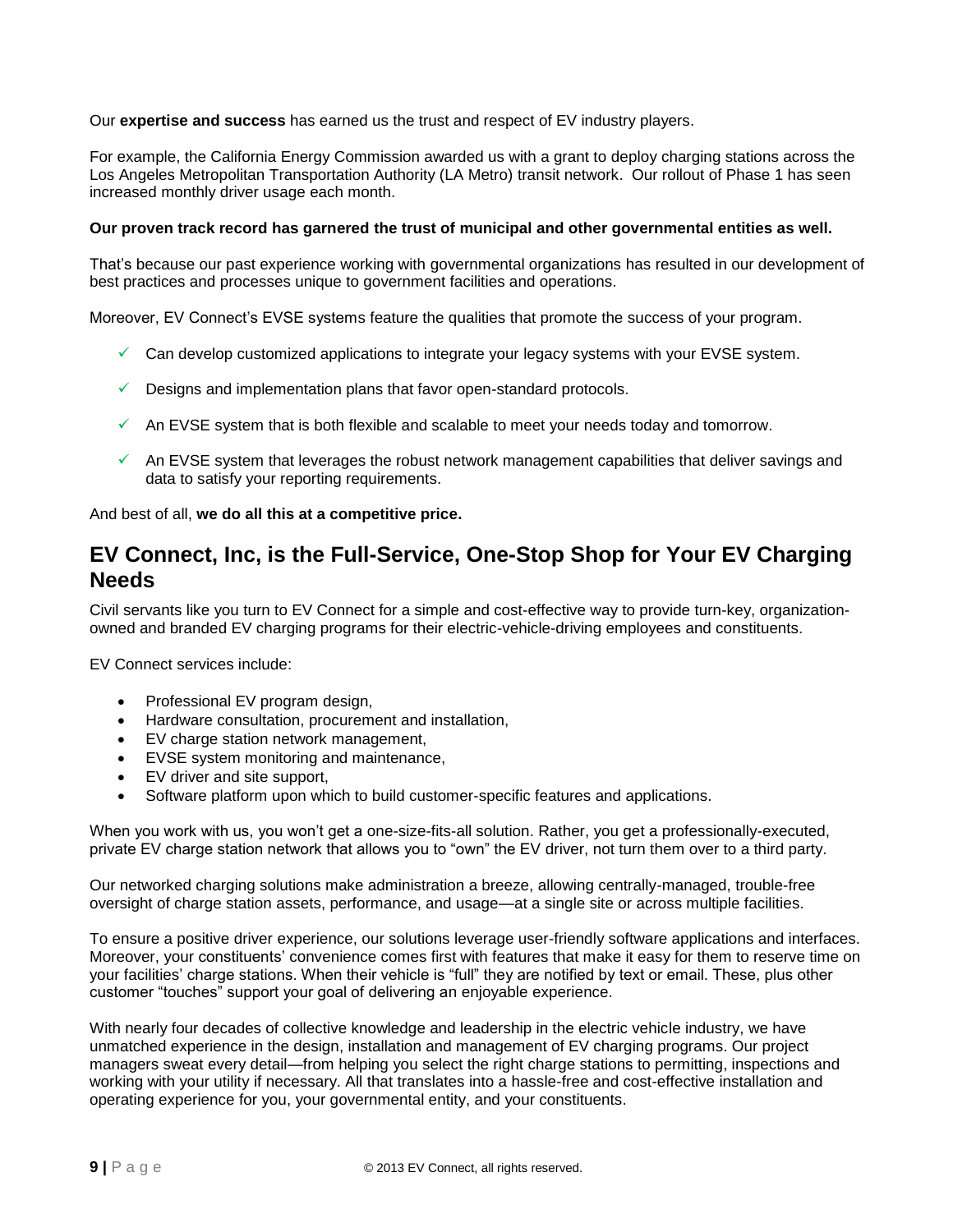**Contact one our specialists today for more information and to request a free site assessment and quote. There's no obligation and you'll get the information you need to make the best decision for your ESVE system.**

Call us toll free at: 888-780-0062

Email us at: [info@evconnect.com](mailto:xxx@evconnect.com)

Website: [www.evconnect.com](file:///C:/Users/Brad/AppData/Local/Microsoft/Windows/Temporary%20Internet%20Files/Content.Outlook/J4NCEZ5B/www.EVConnect.com)